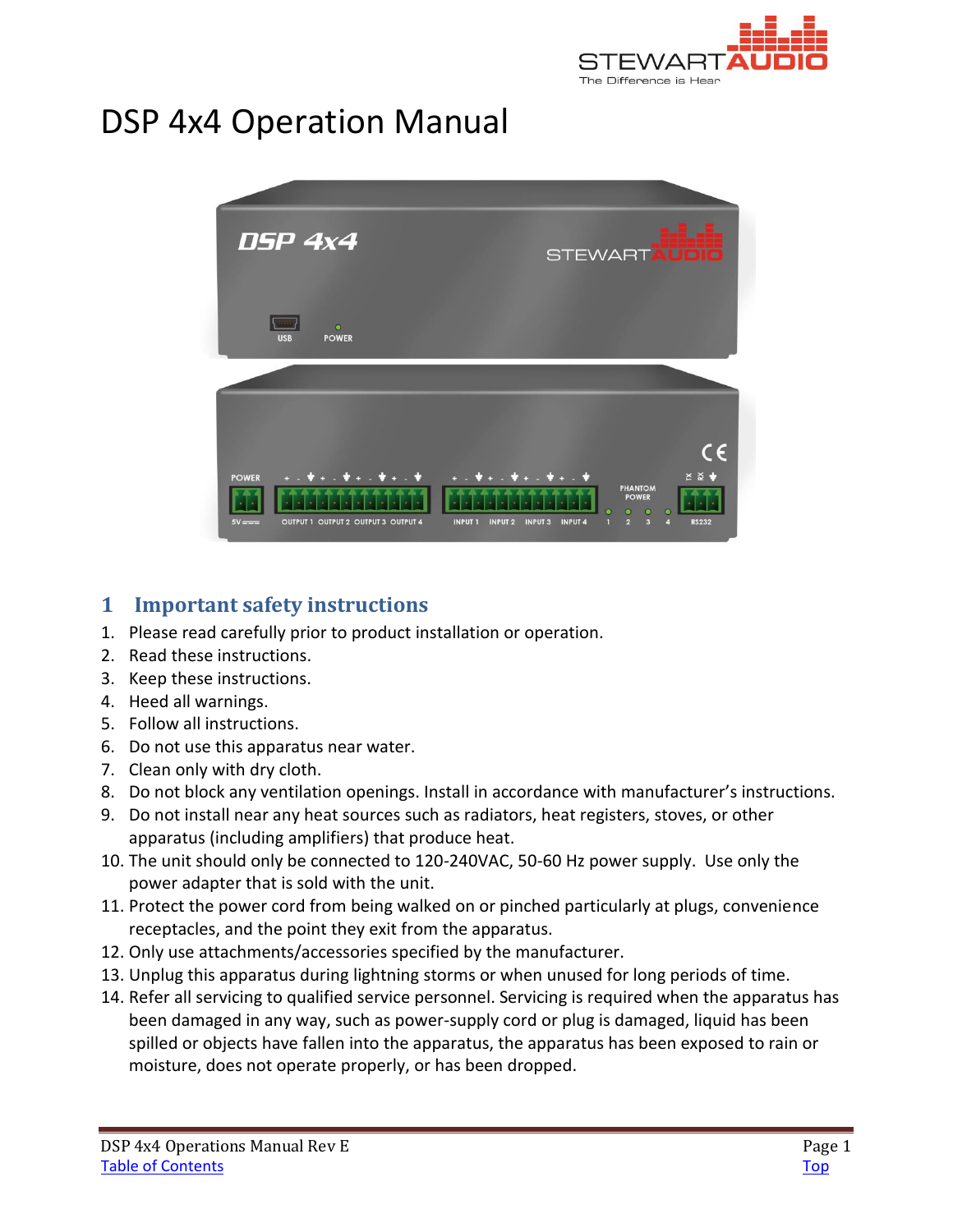

# <span id="page-1-0"></span>**2 Approvals**

This equipment has been tested and found to be compliant with the limits for Class A Digital device pursuant to part 15 of the FCC rules, and in compliance with the EN55022 and EN55024 EMC standards.

# <span id="page-1-1"></span>**3 Warnings**

# <span id="page-1-2"></span>**3.1 Explanation of Warning Symbols**

#### <span id="page-1-3"></span>**3.1.1 Lightning Bolt**

The lightning bolt within arrowhead symbol, within an equilateral triangle, is intended to alert the user to the presence of un-insulated "dangerous voltage" within the product's enclosure that may be of sufficient magnitude to constitute a risk of electrical shock to person.

#### <span id="page-1-4"></span>**3.1.2 Exclamation Point**

The exclamation point within an equilateral triangle is intended to alert the user to the presence of important operating and maintenance (servicing) instruction in the literature accompanying the appliance.

# <span id="page-1-5"></span>**3.2 Warnings**

**WARNING: TO REDUCE THE RISK OF ELECTRICAL SHOCK, DO NOT EXPOSE THIS PRODUCT TO RAIN OR MOISTURE. DANGEROUS HIGH VOLTAGES ARE PRESENT INSIDE THE ENCLOSURE. DO NOT OPEN THE CABINET. REFER SERVICING TO QUALIFIED PERSONNEL ONLY.**



# <span id="page-1-6"></span>**3.3 User Responsibility**

### <span id="page-1-7"></span>**3.3.1 Radio Interference**

This product has been tested and complies with the EMC directive, and with FCC part 15 Class A. If this product is not used in accordance with these operating instructions, it may cause interference with to other equipment, such as radio and television receivers.

### <span id="page-1-8"></span>**3.3.2 Maintenance**

Clean regularly with a soft cloth to remove dust and debris. Also check that vent holes and slots are not covered and that there is adequate ventilation for convection cooling.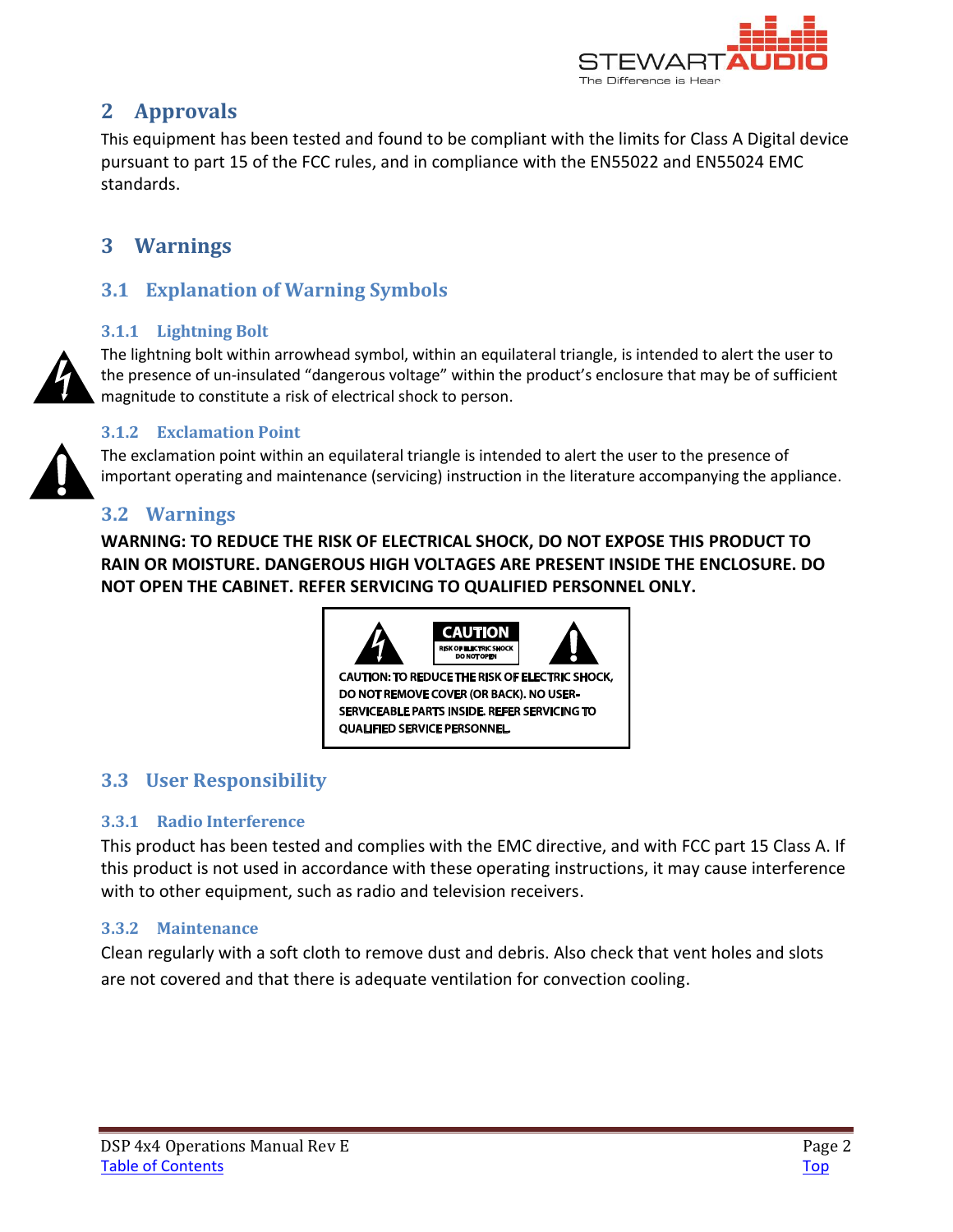

#### <span id="page-2-0"></span>**Table of Contents**  $\overline{\mathbf{4}}$  $\mathbf{1}$  $\overline{2}$  $\overline{3}$  $3.1$

|   |                | 3.1.1 |  |  |  |  |
|---|----------------|-------|--|--|--|--|
|   |                | 3.1.2 |  |  |  |  |
|   | 3.2            |       |  |  |  |  |
|   | 3.3            |       |  |  |  |  |
|   |                | 3.3.1 |  |  |  |  |
|   |                | 3.3.2 |  |  |  |  |
| 4 |                |       |  |  |  |  |
| 5 |                |       |  |  |  |  |
|   | 5.1            |       |  |  |  |  |
|   | 5.2            |       |  |  |  |  |
|   | 5.3            |       |  |  |  |  |
|   |                | 5.3.1 |  |  |  |  |
|   | 5.3.2<br>5.3.3 |       |  |  |  |  |
|   |                |       |  |  |  |  |
|   |                | 5.3.4 |  |  |  |  |
|   |                | 5.3.5 |  |  |  |  |
| 6 |                |       |  |  |  |  |
| 7 |                |       |  |  |  |  |
| 8 |                |       |  |  |  |  |
| 9 |                |       |  |  |  |  |
|   | 9.1            |       |  |  |  |  |
|   | 9.2            |       |  |  |  |  |
|   | 9.3            |       |  |  |  |  |
|   |                |       |  |  |  |  |
|   | 10.1           |       |  |  |  |  |
|   | 10.2           |       |  |  |  |  |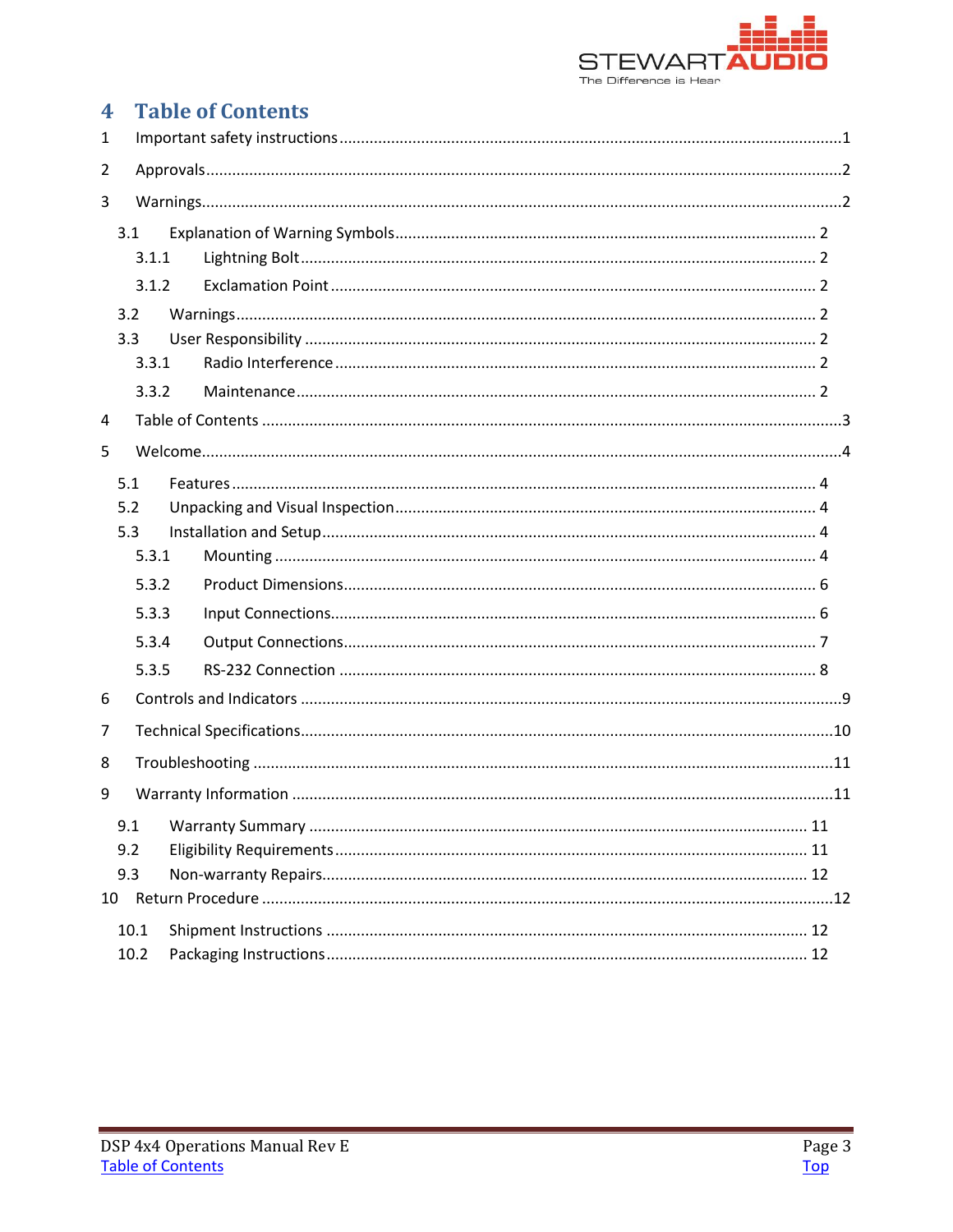

# <span id="page-3-0"></span>**5 Welcome**

Congratulations on the purchase of your new Stewart Audio DSP 4x4 audio digital signal processor. This product has been designed and built to provide you with years of high-quality audio performance and trouble-free operation. If after reading this operation manual you have questions concerning product installation and operation, please contact your Authorized Stewart dealer, or you may contact us directly using the contact information provided on the back of this guide.

### <span id="page-3-1"></span>**5.1 Features**

The DSP 4x4 offers 4 channels of digital signal processing through a fixed architecture. It is configurable through a USB port using Stewart Audio's **DSP Control Center software**. An RS-232 connection is provided for remote control of the muting, preselect, and output volume functions. The enclosure occupies a 1/3 x 1RU rack space. Single and dual rack mount kits are available from Stewart Audio.

This product is proudly manufactured in the United States.

# <span id="page-3-2"></span>**5.2 Unpacking and Visual Inspection**

Every Stewart Audio product is carefully tested and inspected before leaving the factory and should arrive in perfect condition. If any damage is discovered, please notify the shipping carrier immediately. Save the packing materials for the carrier's inspection and for any future shipping.

# <span id="page-3-3"></span>**5.3 Installation and Setup**

### <span id="page-3-4"></span>**5.3.1 Mounting**

There are a number of different mounting options for the DSP 4x4 to meet a variety of installation requirements.

#### *5.3.1.1 Pole Mounting*

The DSP 4x4 has mounting holes on the top of the unit which can be used with the AV-Pole bracket available from Stewart Audio.

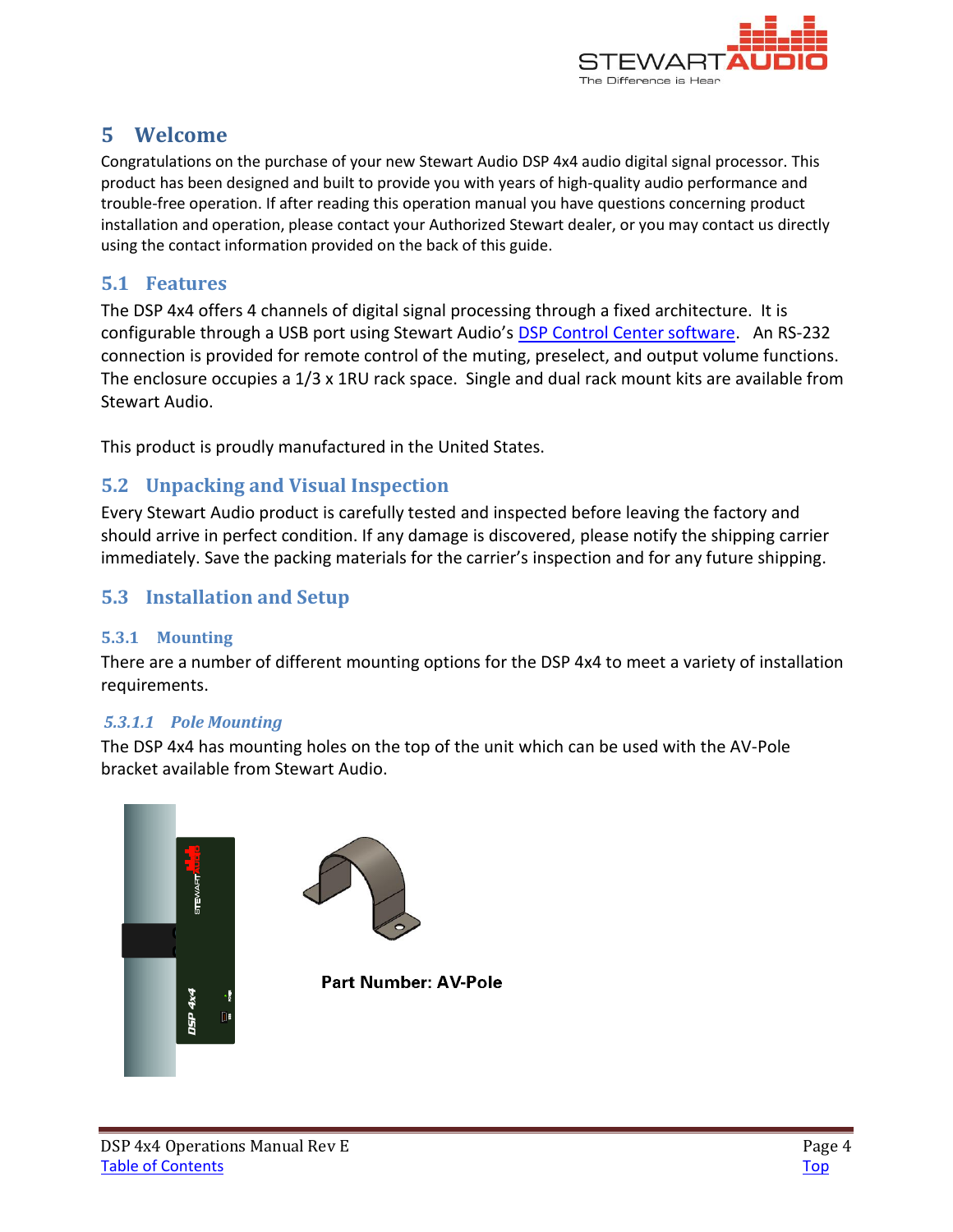

### *5.3.1.2 Universal Mounting*

The DSP 4x4 also has a universal bracket available which allows the unit to be mounted against a wall or under a table. Two screws are included in the kit which will affix the bracket to the top of the unit. Once this is done, two holes are available for mounting the unit where desired.

#### **Part Number: AV-Bracket**

CAUTION: Use only the screws provided in mounting the brackets to the unit. Do not over tighten.

#### *5.3.1.3 Rack Mounting*

Two rack mount kits are available for the DSP4x4; a single rack mount (RMK-CMP-S) and a dual rack mount (RMK-CMP-D). These can be ordered from your Stewart Audio

dealer, or directly from Stewart Audio. The following diagrams show how these are attached to the DSP. Use care not to over-tighten the screws.



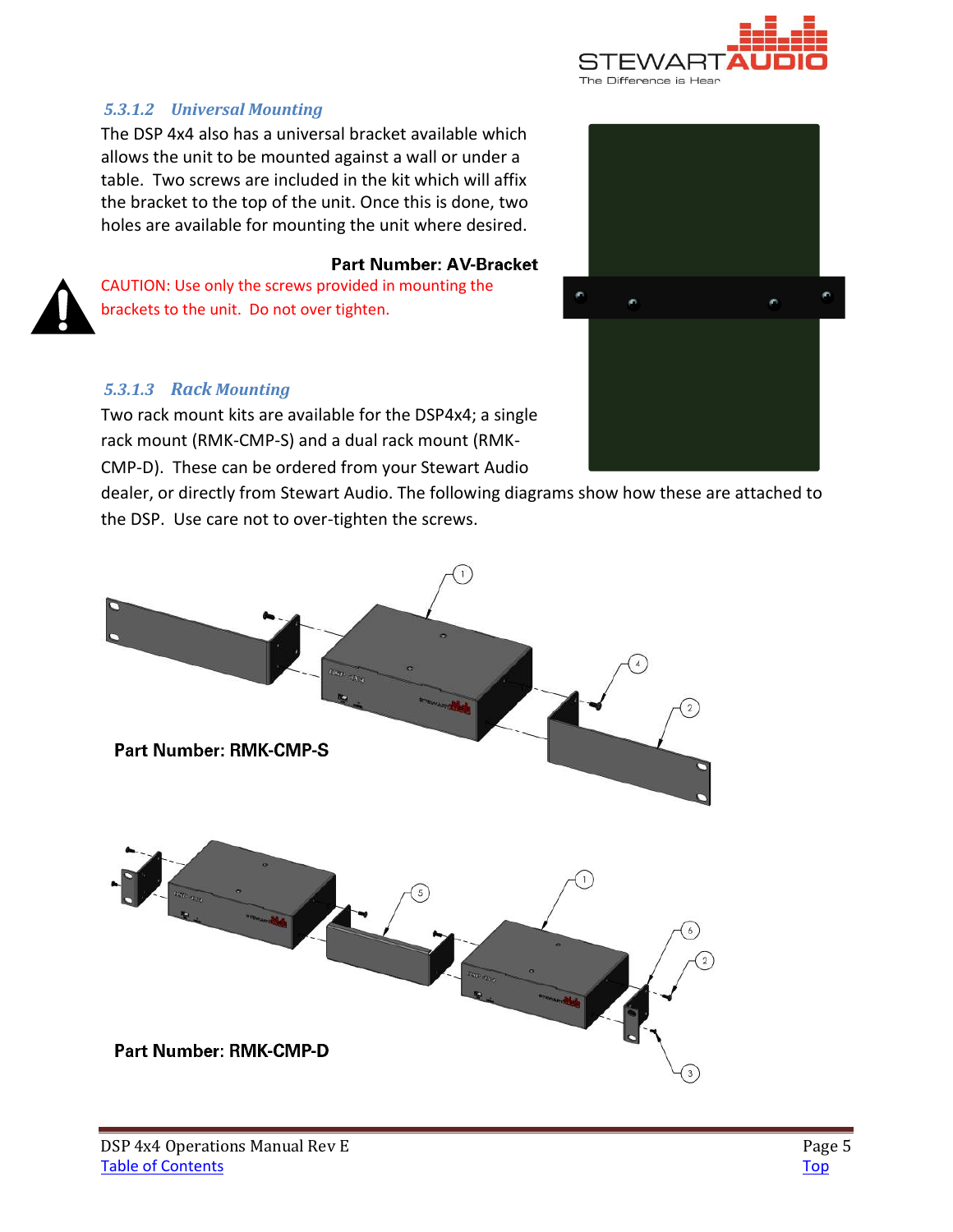

#### <span id="page-5-0"></span>**5.3.2 Product Dimensions**



#### <span id="page-5-1"></span>**5.3.3 Input Connections**

Your DSP4x4 is provided with a 3-pin Euro-style connector for each input. This connector will accept both balanced or unbalanced connections, however some modifications must be made for an unbalanced connection. See the next two sections for instructions on connecting the DSP 4x4 to its input source.

#### *5.3.3.1 Balanced Connections*

When using a balanced input source and connector, you must ensure that the hot, cold, and ground pins of the connector are matched up to the +, -, and ground pins of the DSP 4x4's Phoenix connector respectively. Diagrams have been provided for standard XLR and TRS connectors. Please refer to the manual of your input source in case it does not follow the standard pin-out.

**Caution: Incorrect wiring may result in damage to equipment.** 



#### *5.3.3.2 Unbalanced Connections*

When using an unbalanced input source and connector, a jumper must be added between the negative (-) terminals and the ground terminals. Once this has been done, the unbalanced source can be connected to the positive (+) and ground terminals. Please refer to the manual of your input source in case it does not follow the standard pin-out. For your convenience, pre-wired connectors are available for purchase, see the next page for details.

#### **Note: A jumper is required for connecting an unbalanced input.**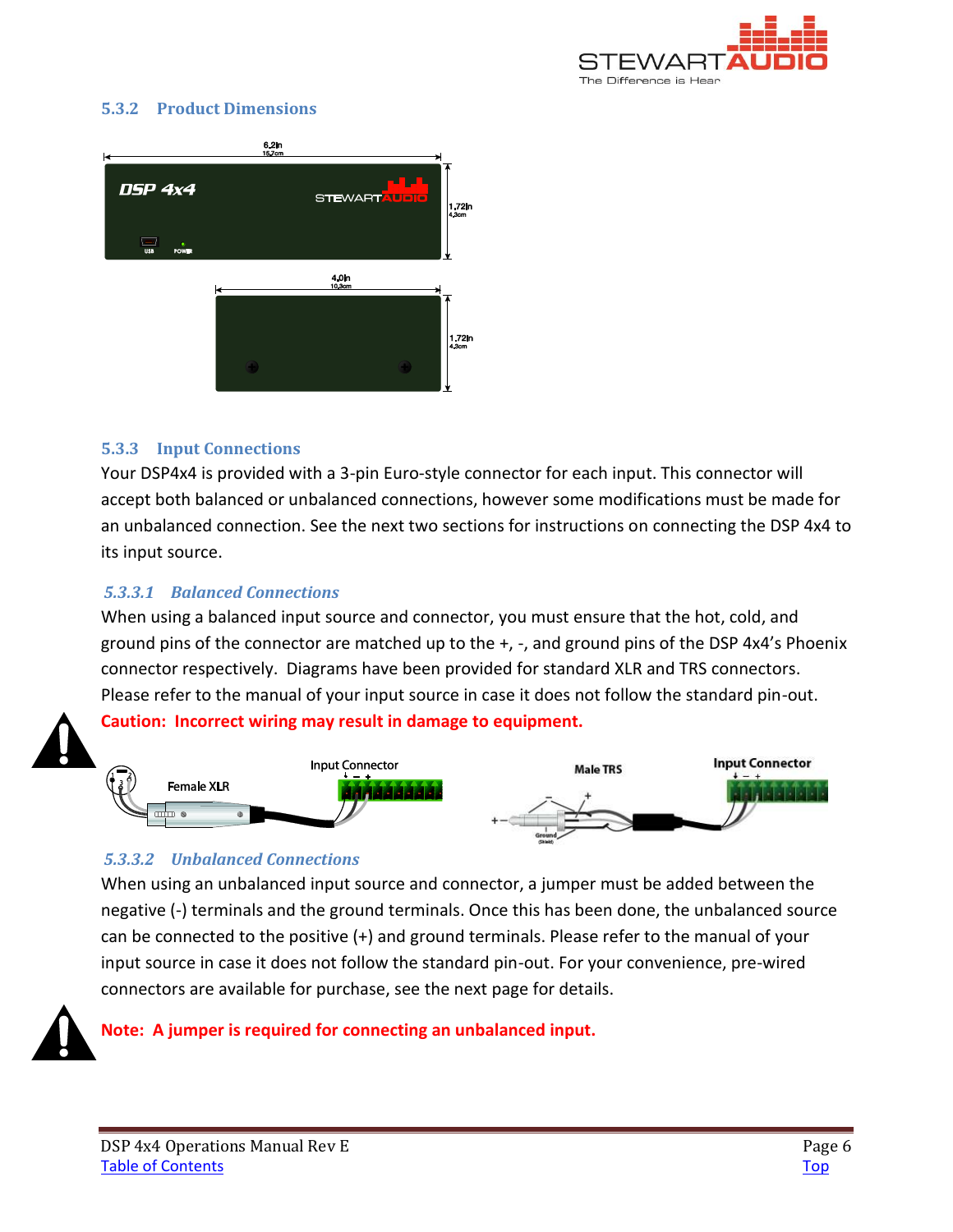



Pre-wired unbalanced connectors are available for purchase from Stewart Audio. The summing adapters will properly sum a stereo source for use with the mono input on the rear of the DSP 4x4 without causing sound cancellation. Part numbers are found below the diagrams.



#### *5.3.3.3 Phantom Power*

The DSP 4x4 is designed with software-selectable 24VDC phantom power on all 4 channels capable of supplying 25mA per channel. This power level is sufficient to operate most condenser microphones in a typical DSP 4x4 application.

Phantom power can be switched on/off via the Input Block of the **Stewart Audio Control Center** [Software](http://www.stewartaudio.com/DSPCC) or using RS–232 commands documented in Section 5.3.5.

When phantom power is being supplied on a channel, the appropriate LED indicator on the rear of the DSP 4x4 will illuminate.



**Caution: Microphones or other input devices which do not require phantom power can be permanently damaged by the application of phantom power. Stewart Audio will not be held responsible for damage to these devices.** 



**Caution: Phantom power should not be used with the summing adapters in Section 5.3.3.2. The power will be dissipated in the adapter and will not reach the microphone or other input device.**

#### <span id="page-6-0"></span>**5.3.4 Output Connections**

Your DSP 4x4 is provided with a 3-pin Euro-style connector for each output. This connector offers a balanced output to interface with the input of another device.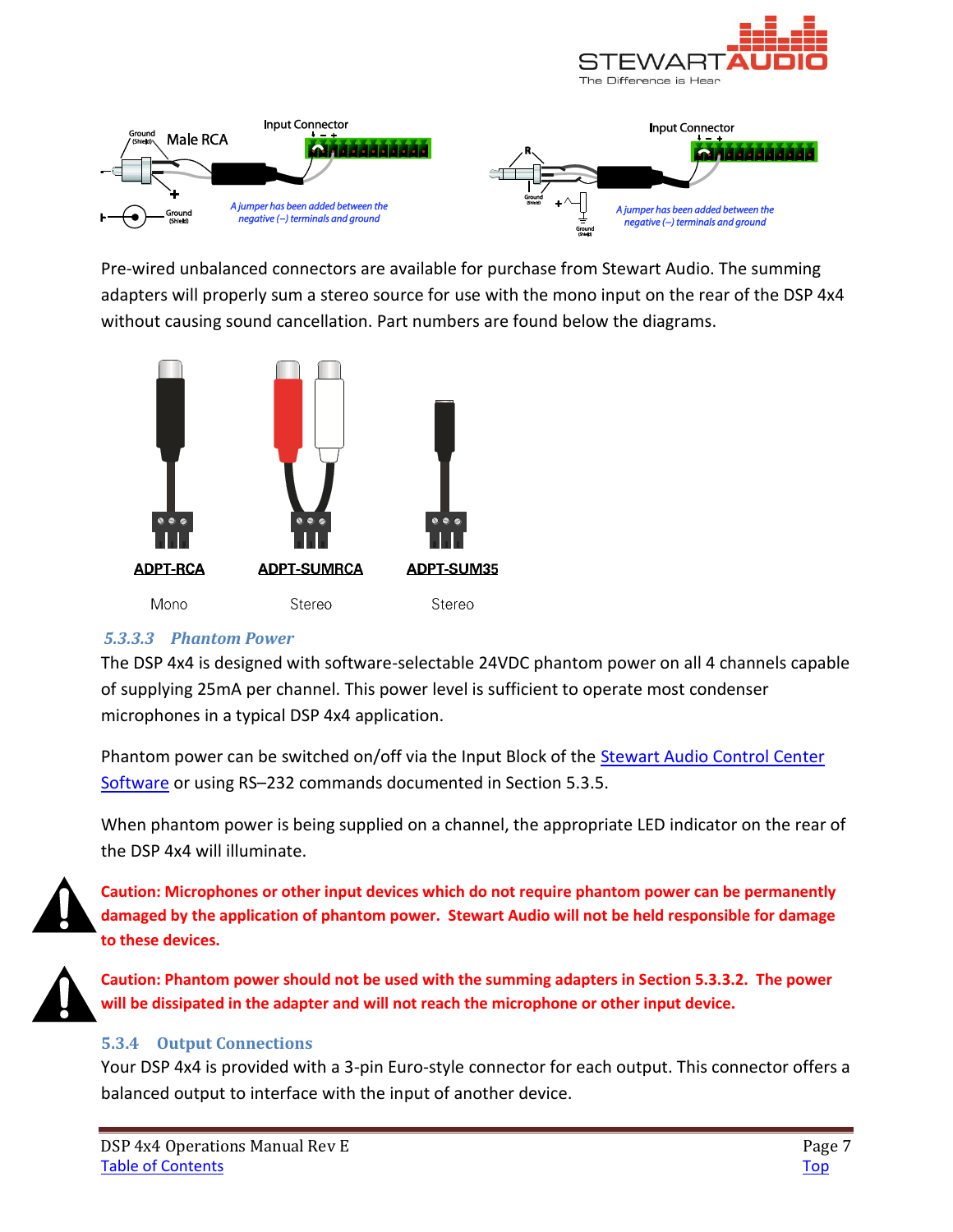

Connection method for balanced are identical to the method for inputs as referenced in Section 5.3.3, for unbalanced outputs there should NOT be a connection from negative to ground.

### <span id="page-7-0"></span>**5.3.5 RS-232 Connection**

Your DSP 4x4 can be controlled using the RS–232 connection on the rear of the device. For the available RS–232 commands, see below.



**NOTE - TX and RX** 

**Stewart Audio Device** 

All communications should be performed at 9600 baud, 8 bits, 1 stop bit, no parity, and no flow control. All commands operate on the **output gain block** of labelings are relative to the the signal processing chain.

| <b>Command Name and Description</b>                 | <b>Hex Command</b>                                  |  |
|-----------------------------------------------------|-----------------------------------------------------|--|
| <b>TRIM</b>                                         | $0x12$ AMOUNT <sup>1</sup> CHAN <sup>2</sup> $0x03$ |  |
| Changes trim by $AMOUNT1$ on CHAN <sup>2</sup>      |                                                     |  |
| <b>VOLUME_DISCRETE</b>                              | 0x12 0x06 CHAN <sup>2</sup> VOL <sup>3</sup> 0x03   |  |
| Sets CHAN <sup>2</sup> volume to VOL <sup>3</sup>   |                                                     |  |
| <b>VOLUME_STATUS</b>                                | 0x12 0x07 CHAN <sup>2</sup> 0x03                    |  |
| Return CHAN <sup>2</sup> volume in the format:      |                                                     |  |
| 0x06 VOL <sup>3</sup> 0x0A                          |                                                     |  |
| FORCE_MUTE_ON                                       | 0x12 0x08 CHAN <sup>2</sup> 0x03                    |  |
| Turn mute off for CHAN <sup>2</sup>                 |                                                     |  |
| FORCE_MUTE_OFF                                      | 0x12 0x09 CHAN <sup>2</sup> 0x03                    |  |
| Turn mute on for CHAN <sup>2</sup>                  |                                                     |  |
| <b>MUTE_TOGGLE</b>                                  | 0x12 0x10 CHAN <sup>2</sup> 0x03                    |  |
| Toggle mute on CHAN <sup>2</sup>                    |                                                     |  |
| <b>MUTE_STATUS</b>                                  | 0x120x11CHAN <sup>2</sup> 0x03                      |  |
| Return CHAN <sup>2</sup> mute status in the format: |                                                     |  |
| 0x06 MUTE53 0x0A                                    |                                                     |  |
| <b>CHANGE_PRESET</b>                                | 0x12 0x12 PRESET <sup>3</sup> 0x03                  |  |
| Change to PRESET                                    |                                                     |  |
| FIRMWARE_VERSION                                    | 0x12 0x13 0x13 0x03                                 |  |
| Returns the current version in the format:          |                                                     |  |
| 0x02 0xXX 0xYY 0x03                                 |                                                     |  |
| $(XX = Version, YY = Revision)$                     |                                                     |  |

<sup>1</sup> AMOUNT is

 $0x01 =$  up 10%,  $0x02 =$  up 5%;  $0x04 =$  down 10%;  $0x05 =$  down 5%

2 CHAN is

 $0x00 =$  all channels;  $0x01 =$ channel 1:  $0x02 =$ channel 2; etc.

<sup>3</sup> VOLUME is in the range of  $0 - 100$  expressed in hexadecimal (0x00 - 0x64).

4 Preset is zero-based in the range 0x00 – 0x09.

 $5$  Mute is in the format 0x00 = unmuted; 0x01 = muted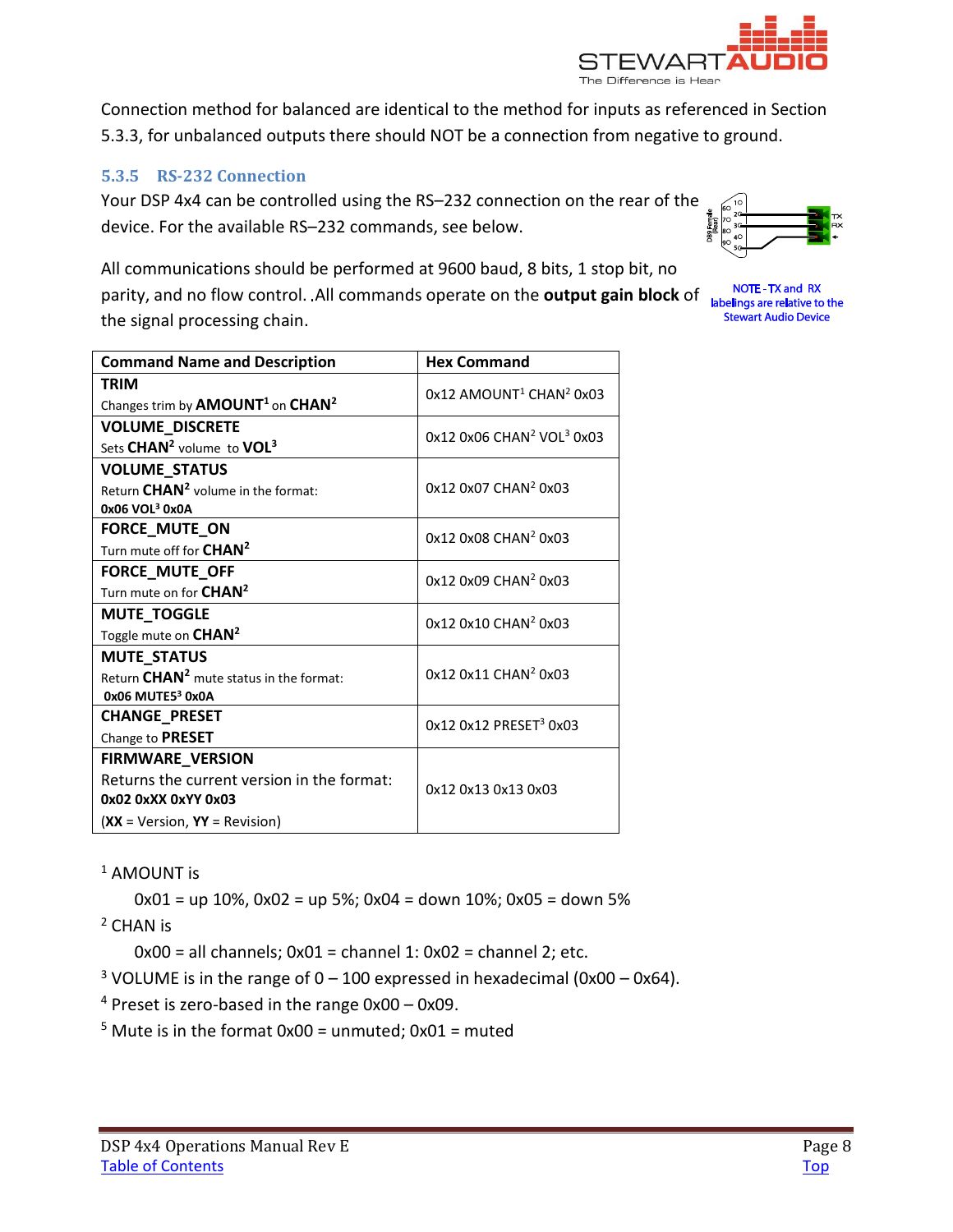

# <span id="page-8-0"></span>**6 Controls and Indicators**



- 1. USB 2.0 Connector: used for DSP programming
- 2. Power Indicator LED: illuminates when power is applied
- 3. Power Connector (3.5mm): connect power adapter supplied with unit only
- 4. Output Connectors (3.5mm): connect to input of next device in the signal chain
- 5. Input Connectors (3.5mm): connect to source(s)
- 6. Phantom Power Indicator LEDs: illuminate when phantom power is applied to the corresponding channel (in DSP Control Center program)
- 7. RS-232 Connector (3.5mm): connect to RS-232 controller (optional)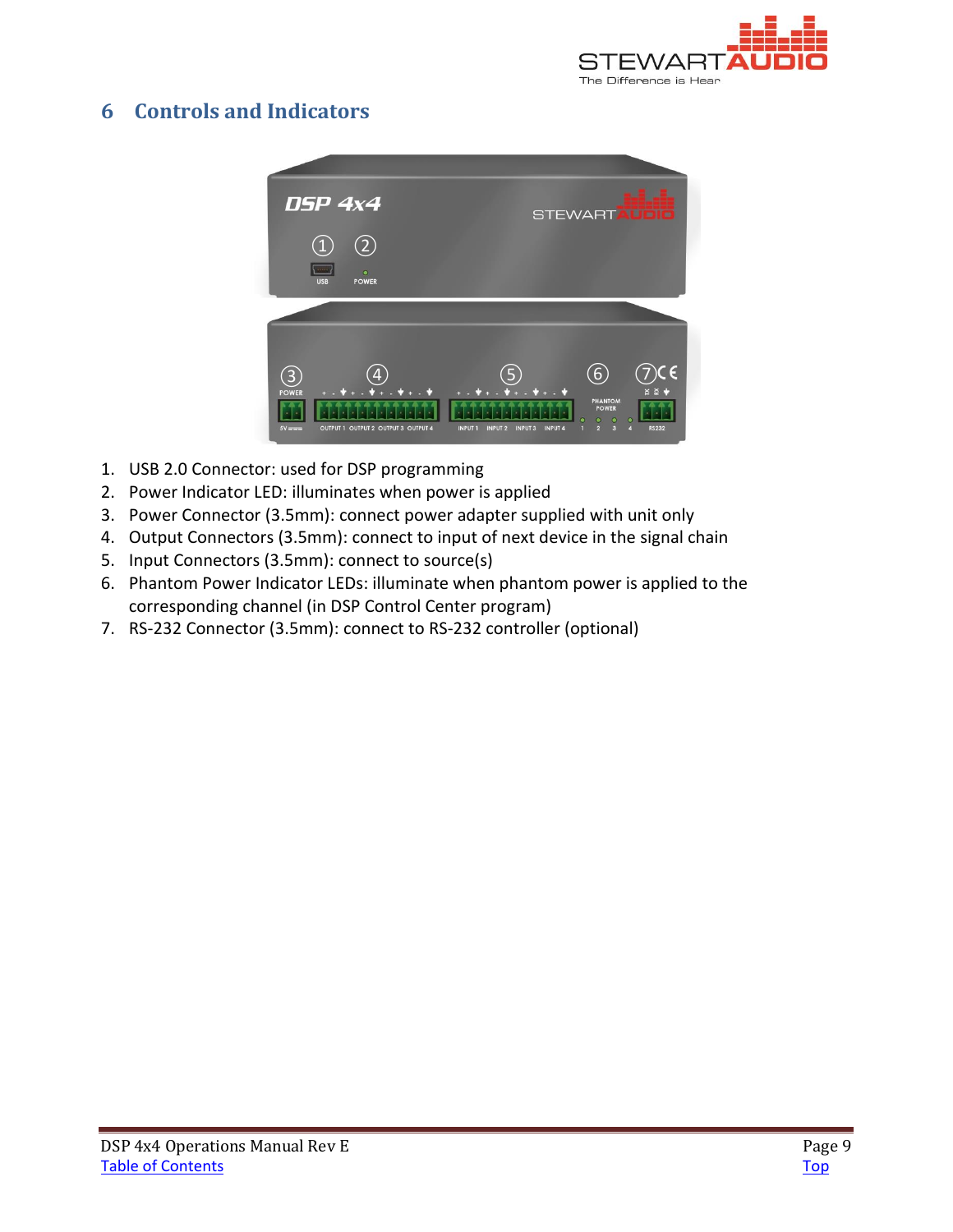

# <span id="page-9-0"></span>**7 Technical Specifications**

| <b>Frequency response</b>                                 | 20-20kHz ±0.2dB                               |  |
|-----------------------------------------------------------|-----------------------------------------------|--|
| THD + Noise<br>٠                                          | $< 0.007\%$                                   |  |
| Signal to Noise Ratio<br>٠                                | >120dB @ 0dB gain                             |  |
| <b>Unweighted Crosstalk</b><br>$\blacksquare$             | $< -95dB$                                     |  |
| <b>Input Sensitivity</b><br>$\blacksquare$                | -24dB to OdB                                  |  |
| Input Impedance                                           |                                               |  |
| <b>Balanced</b>                                           | $20 k\Omega$                                  |  |
| Unbalanced                                                | $10 k\Omega$                                  |  |
| Phantom power applied<br>٠                                | $2.4 k\Omega$                                 |  |
| Phantom power<br>٠                                        | 24VDC @ 25mA (software controlled)            |  |
| D/A conversion<br>٠                                       | 24-bit, 48kHz                                 |  |
| Current draw (max)<br>٠                                   | 400mA @ 5VDC                                  |  |
| Input connections<br>$\blacksquare$                       | 3.5mm Euro block                              |  |
| <b>Output connections</b>                                 | 3.5mm Euro block<br>$\blacksquare$            |  |
| <b>LED</b> indicators<br>٠                                | Power, phantom power (1/channel)              |  |
| Controls<br>٠                                             | USB (programming)                             |  |
| ٠                                                         | RS-232 (operation)                            |  |
| Serial control port<br>$\blacksquare$                     | <b>Bi-directional RS-232</b>                  |  |
| Baud rate & protocol<br>$\blacksquare$                    | 9600 baud, 8 bits, no parity, no flow control |  |
| USB control port<br>$\blacksquare$                        | Front panel, female mini USB-B                |  |
| <b>USB standard</b><br>٠                                  | USB 2.0 low speed                             |  |
| Program control<br>٠                                      | <b>Stewart Audio DSP Control Center</b>       |  |
| Power supply input<br>$\blacksquare$                      | External in-line 5VDC Universals input AC/DC  |  |
|                                                           | (included)                                    |  |
|                                                           | <b>Aluminum Chassis</b>                       |  |
|                                                           | Universal bracket; pole mountable; 19" Rack   |  |
|                                                           | Mount                                         |  |
|                                                           | Convection (no fan)                           |  |
| Dimensions (excluding rack mounts) -------------------- " | $1.7''$ x 6.2" x 4.0"                         |  |
| ٠                                                         | 4.3cm x 15.7cm x 10.3cm                       |  |
| Weight<br>٠                                               | 0.6 lbs (0.3kg)                               |  |
| Regulatory                                                | CE and FCC compliant                          |  |
| Environmental<br>$\blacksquare$                           | <b>RoHS</b>                                   |  |
|                                                           | 3 years                                       |  |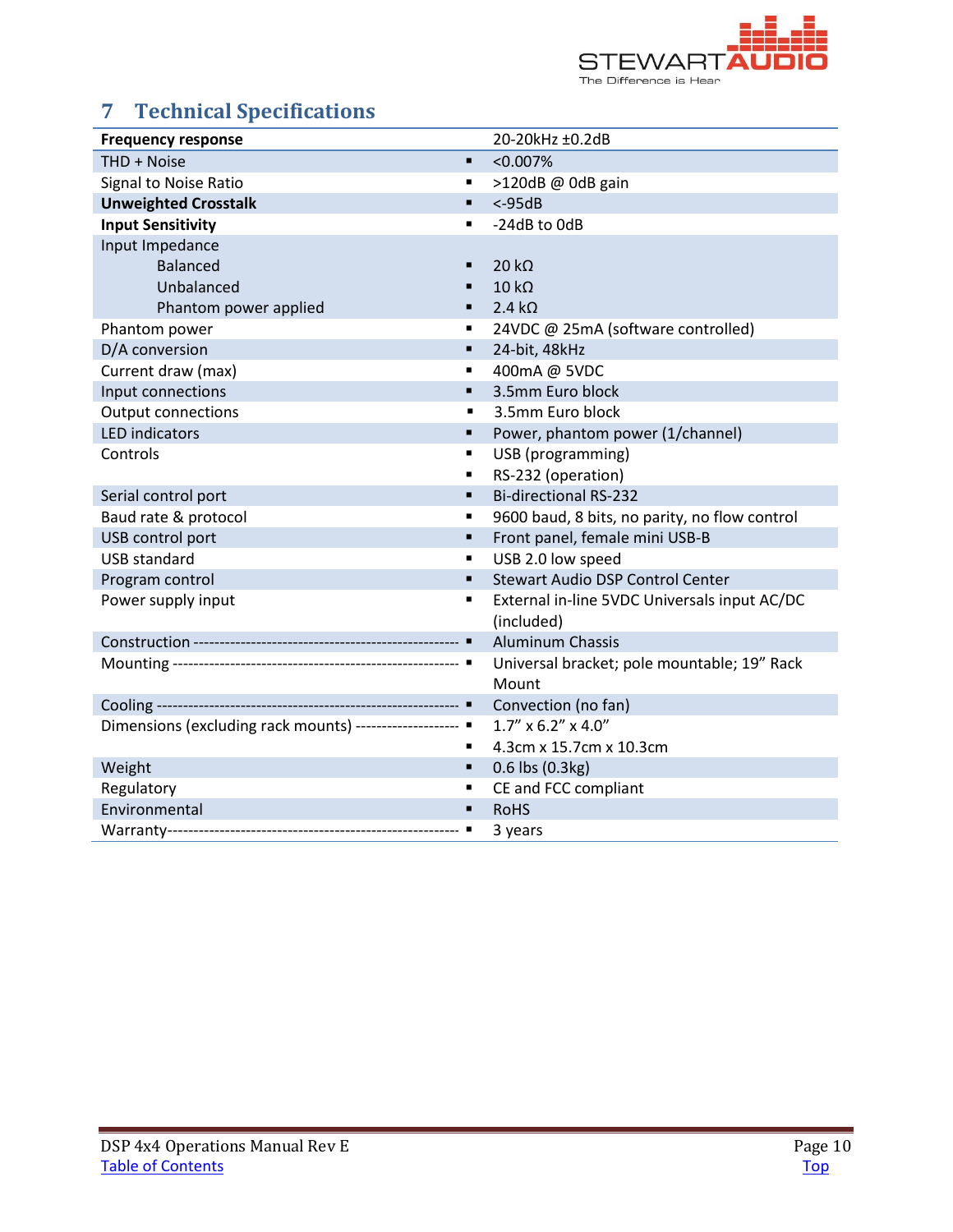

# <span id="page-10-0"></span>**8 Troubleshooting**

#### **Problem: No power LED indicator**

**Procedure:** Ensure that only the provided 5VDC 2A power supply has been used and that it is connected to a live power outlet supplying 100-240VAC.

#### **Problem: No RS**–**232 communication**

**Procedure:** Ensure that the connections are done as specified in **Section 5.3.5.** Check that the communication is at 9600 baud. Shorten the cable lengths to see if it affects the communication

#### **Problem: No output on individual channel**

**Procedure:** Refer to the **DSP Control Center Software** manual [\(http://www.stewartaudio.com/DSPCC\)](http://www.stewartaudio.com/DSPCC) for instructions on using live mode to meter the signal in the DSP signal path. If a condenser microphone is in use, ensure phantom power is being supplied. Check input connections (**see Section 5.3.3)**. Check that the volume on the audio source is at a sufficient level.

# <span id="page-10-1"></span>**9 Warranty Information**

### <span id="page-10-2"></span>**9.1 Warranty Summary**

All Stewart Audio products and accessories, unless excluded in this summary, are covered by a 3 year limited warranty on parts and labor from the data of purchase. In order to be eligible for warranty repairs, the products and accessories must have been purchased through an authorized Stewart Audio dealer and submitted by the original purchaser. This warranty is only valid in the country in which the product was purchased.

# <span id="page-10-3"></span>**9.2 Eligibility Requirements**

Stewart Audio warrants against all malfunctions which come as a result of component or manufacturer defect. The product is also covered from all failures which arise during the warranty period (3 years from date of purchase) that are not a result of misuse. The following actions will void your warranty:

- The power cord or AC plug has been damaged through misuse.
- The product has been exposed to moisture or extreme temperatures.
- The product has been dropped, items have been dropped on the product, or the enclosure has been damaged.
- The product has been opened by the operator.
- The product was improperly packaged when sending to the factory for repair, resulting in damage.
- Any of the precautions or instructions found in this manual were not followed.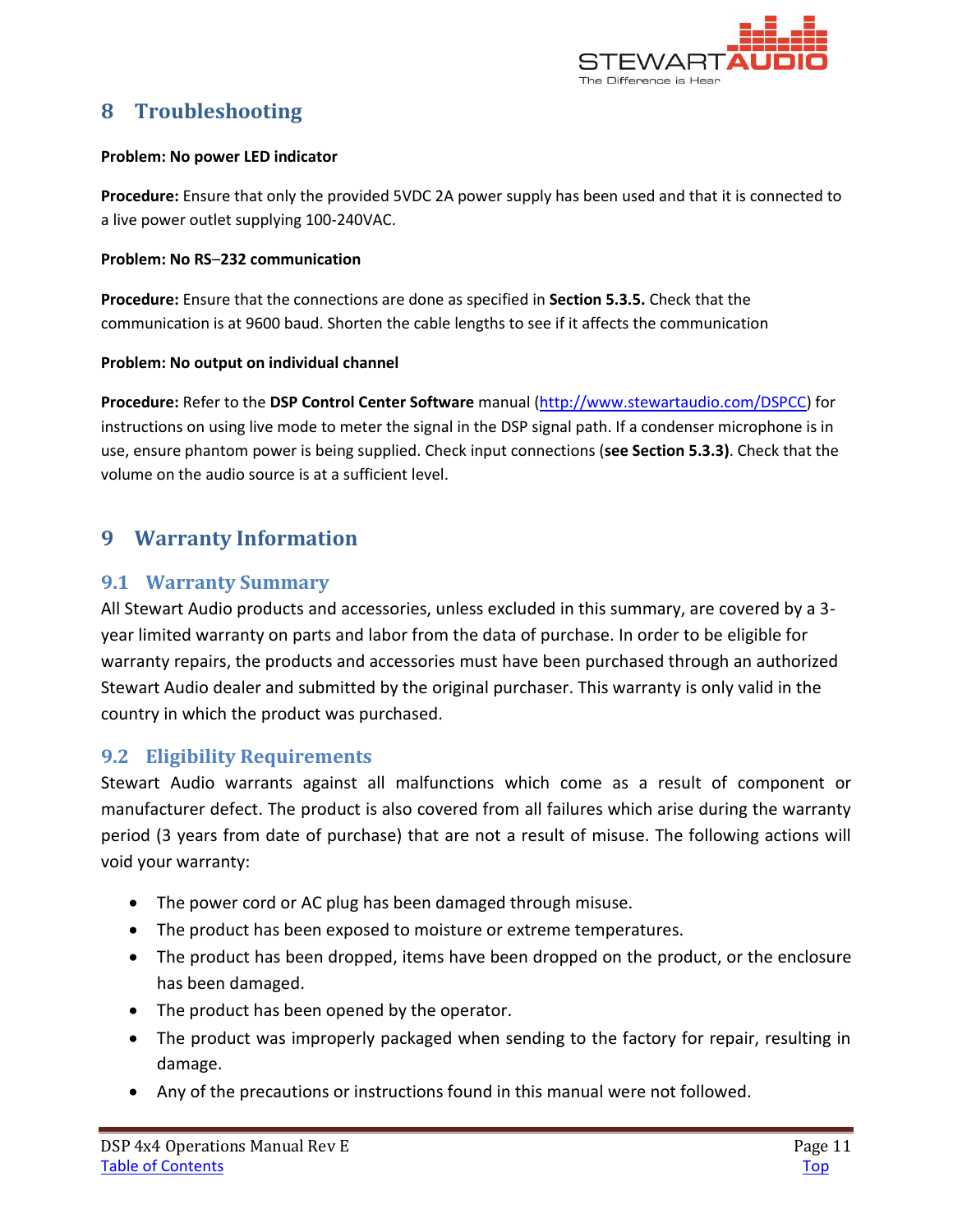

Damages resulting to the product which are not covered under this warranty can be factoryrepaired at cost to the customer. Use the contact information below to initiate the repair process.

# <span id="page-11-0"></span>**9.3 Non-warranty Repairs**

An estimate for all non-warranty repairs will be provided to the customer once the unit has been shipped to the factory. The customer is responsible to approve this estimate within 7 days. If the repairs are not approved within 14 days, Stewart Audio reserves the right to consider the unit scrap and may discard it. Payment for non-warranty repairs must be submitted to Stewart Audio before the product will be returned to the customer.

# <span id="page-11-1"></span>**10 Return Procedure**

All returns to the factory for service must be accompanied by a Return Authorization (RA) number. One can be obtained by contacting Stewart Audio at (209) 588-8111 or via e-mail at support@stewartaudio.com.

### **NOTE: Any defective products received without an RA number will be returned to sender at their expense.**

If Stewart Audio is unable to contact the sender in 14 days, the merchandise will be considered scrap and may be disposed of.

# <span id="page-11-2"></span>**10.1 Shipment Instructions**

- If Stewart Audio requests that you ship the defective product back to their service center, please refer to the guide below. To ensure prompt warranty service, be sure to follow all instructions.
- Return Authorization (RA) is required for product being sent to the factory for service.
- See packing instructions in **Section 10.2.**
- Ship the defective product using a method which provides for order tracking or order confirmation. The service center is located at the following address:

Stewart Audio 14335 Cuesta Court Suite C Sonora, CA 95370

• Use a bold black marker and write the RA number on three sides of the box.

Record the RMA number for future reference. The RA number can be used to check the repair status.

# <span id="page-11-3"></span>**10.2 Packaging Instructions**

Should Stewart Audio request that you ship your product to their service center, these instructions must be followed in order to ensure safe delivery. If they are not followed, Stewart Audio assumes